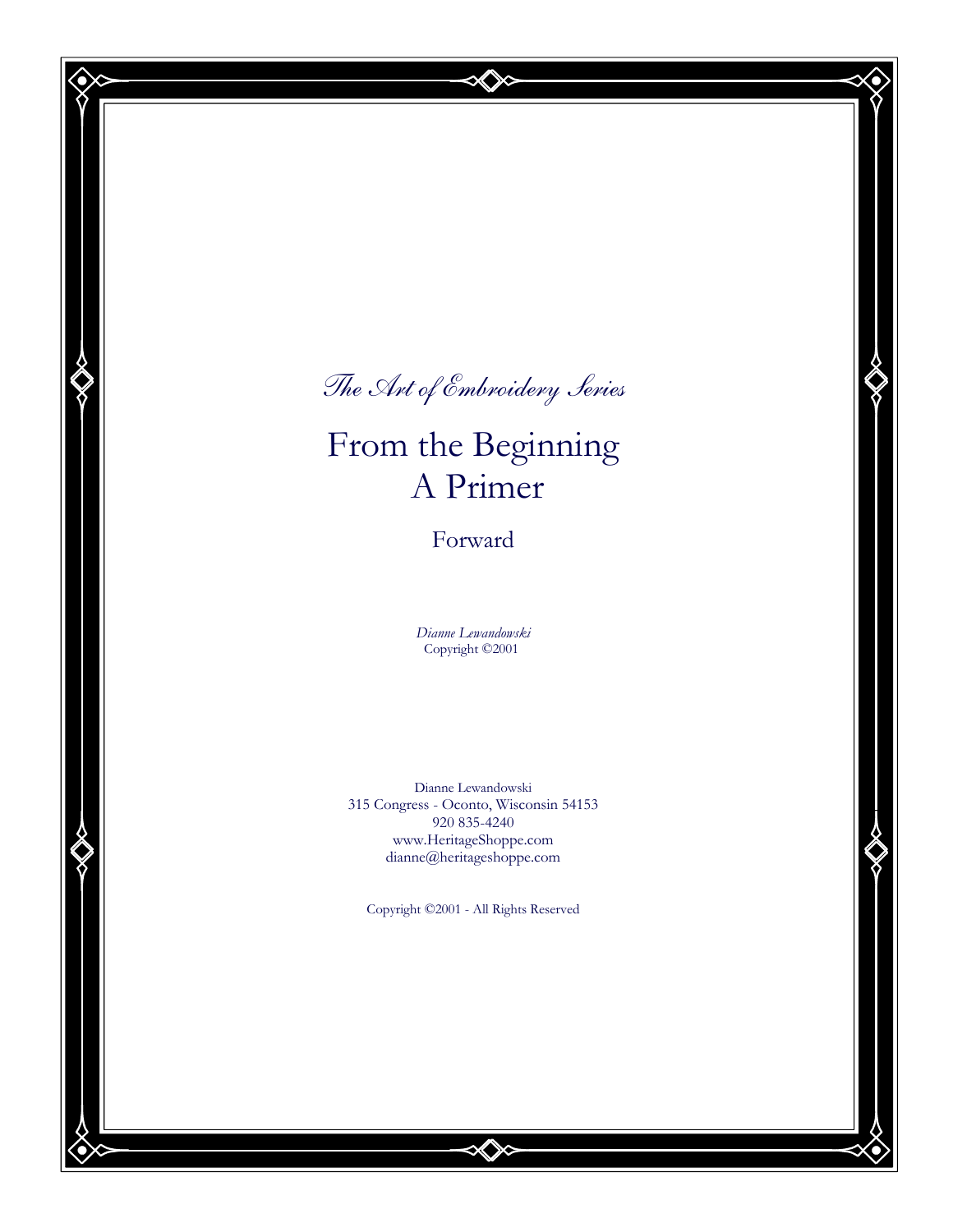The Art of Embroidery Series

## From the Beginning — A Primer Forward

The content of this five-part volume covers the basics in hand sewing and hand embroidery.<br>The substance of this work is designed for the beginner — or the intermediate stitcher who has some experience with hand work, but The substance of this work is designed for the beginner — or the intermediate stitcher who has some experience with hand work, but is unsure how to proceed. In these pages you will find basic how–to's, myths dispelled, small samplers to practice your skill. The volume ends with two projects to test your newly learned mastery.

This compilation will become a valuable reference tool that you can use often as your experience level increases. It is dedicated to those who wish to learn but haven't found adequate text on the included subjects. It will take you step by step to a sound foundation. The text is richly illustrated and contains generous explanations to help you learn the history as well as the rewarding pastime of hand sewing and embroidery with a minimum of frustration.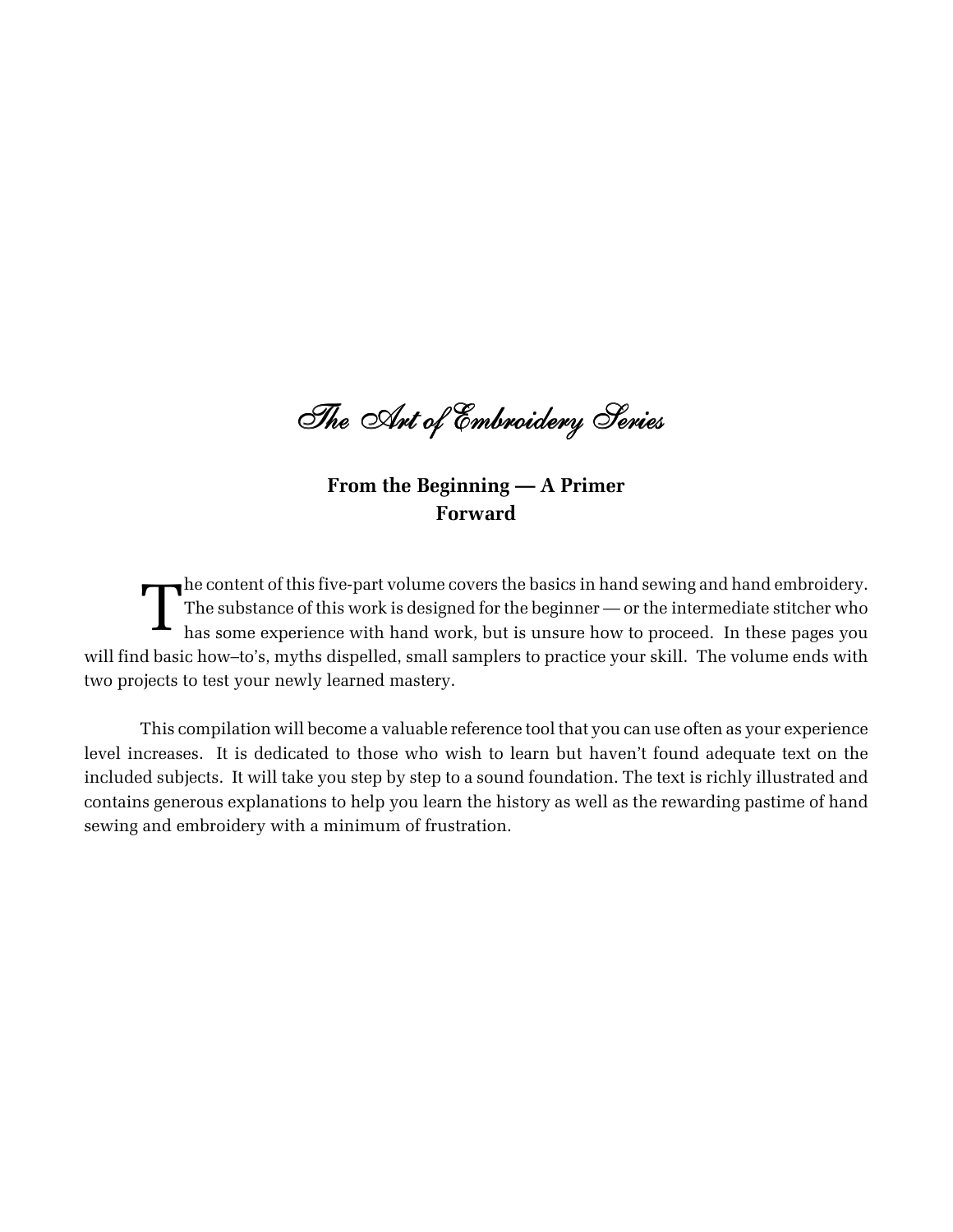# Table of Contents - Part One From the Beginning

"Everything you do with a needle and thread improves what else you do with needle and thread." —Anon.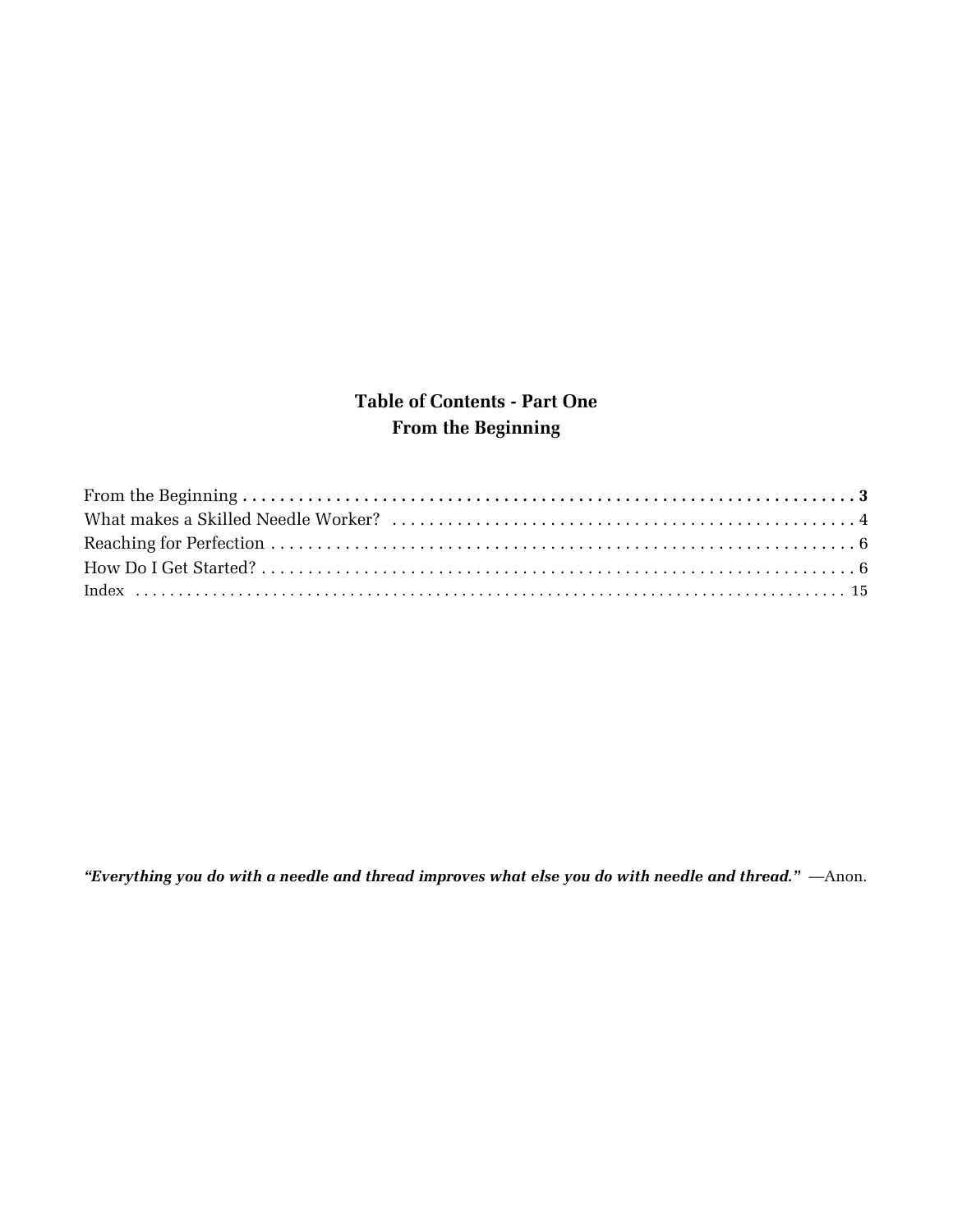From the Beginning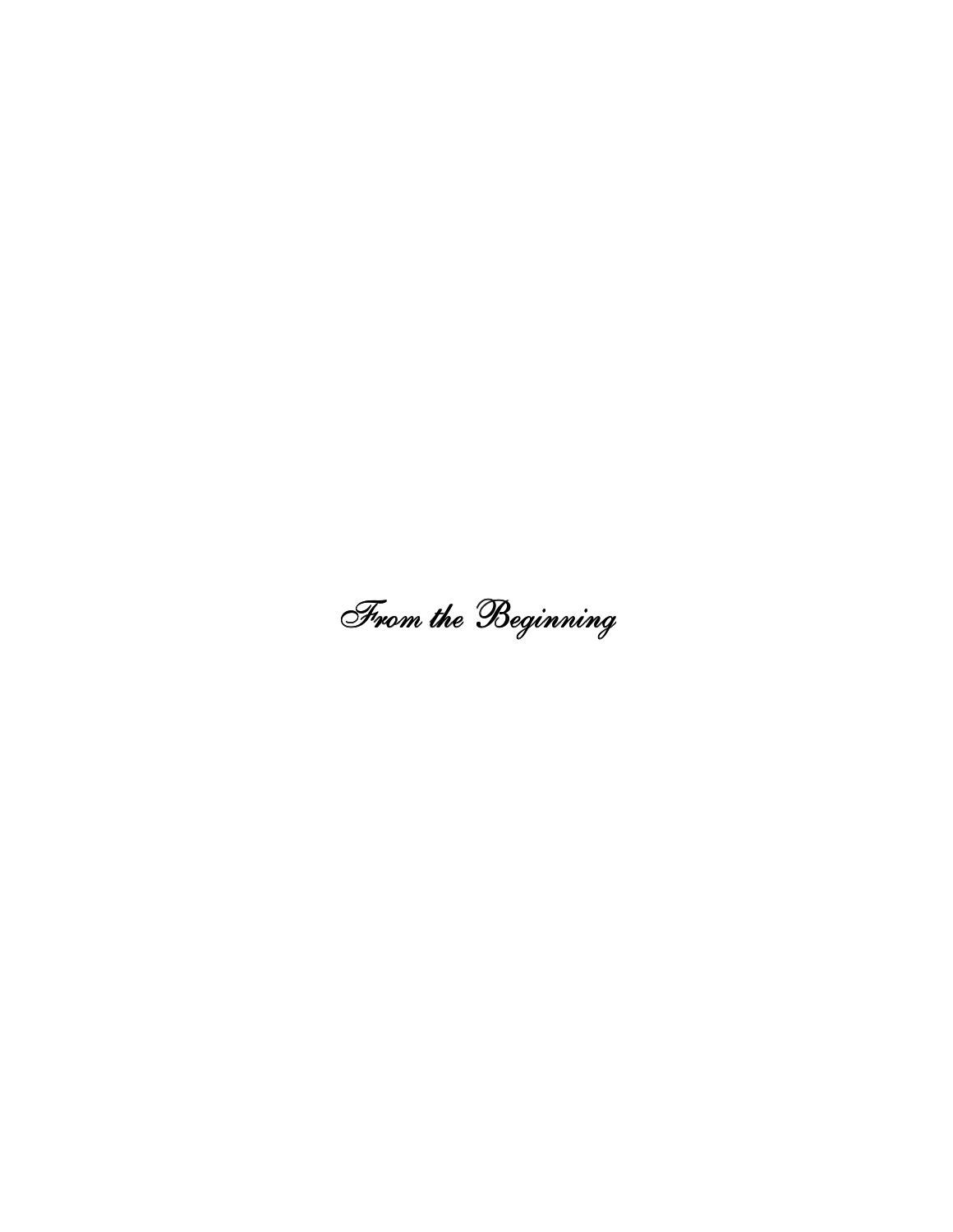# What makes a Skilled Needle Worker? Something to refer to when frustrated

A student once remarked that she was upset about an early sewing experience. While in home economics as a young teen, she got only a  $C$  on her project because the buttons were sewn on poorly. This woman related the event so devastated her that she didn't try sewing again until 30 years later. She added, "Who looks at the backs of buttons, anyway!"

The answer to that is no one, except perhaps a judge in a juried show, or maybe a busybody with great skills who can't wait to gloat.

But, that isn't the point. There's nothing wrong with the "C." It means *average*. Not all of us will be proficient enough to enter a juried show – and it is no one's business how neat (or not so neat) is your work. Indeed, it wasn't until the mid twentieth century that neat backs became a bone of contention in embroidery. Prior to that, much embroidery had rather messy backs, and museum pieces are rife with examples.

 Some people have a built–in coordination that allows them to make identical stitches in precise measurements in every seam, hem and embroidery stitch. Others – and by far the vast majority – will be lucky to get nice, even stitches most of the time. A few at the other end will never be adept enough. Just like an opera diva or a skating champion, a few will develop into grand champions of their field, lots more fall into the middle ground somewhere, and a few can't sing or stand up on skates, no matter how hard they try. Some of this is your physical attributes (the muscle coordination and physical condition you are born with), some is practice (some have to practice more than others), and the remainder of the equation is individual, creative talent which you also have no control over (but can, in most circumstances, be nurtured). Emotions play a big role, and when tired or under great stress, concentration wanes.

Don't let your first awkward attempts deter you from continuing on. The virtuosi of any field didn't become so in a day. They spent many years and thousands of hours perfecting their skills. Their natural abilities and perseverance put them over the edge of that which is considered average abilities.

The first assumption is that you are reading this because needlework is something you want to do, as opposed to being forced to learn. It is highly unlikely, and indeed uncommon, to be totally incompetent at this craft. Your inborn skills, experience level, and emotional balance play large roles in how quickly you succeed. Some persons understand the concepts immediately and are able to use needle and thread easily. Perhaps they had some lessons earlier in life, or have prowess in other related fields, such as typing, playing a musical instrument, or any similar activity which requires fine motor skills. Others are slower to interpret the graphics and relate it to the real object at hand. It may be the first time holding a needle.

As to the quoted student above who received a grade of  $C$  because of the sloppily sewn buttons, it is important to remember that you must take your time. Beginning with your first stitch, your work is built stitch by stitch. The way in which each stitch is executed makes a tremendous difference in the quality of the finished piece.

Sewing on buttons neatly and precisely is good practice for doing other sewing and embroidery tasks neatly and precisely. You develop a rhythm. Pretty soon, buttons go on quickly almost each time you do them.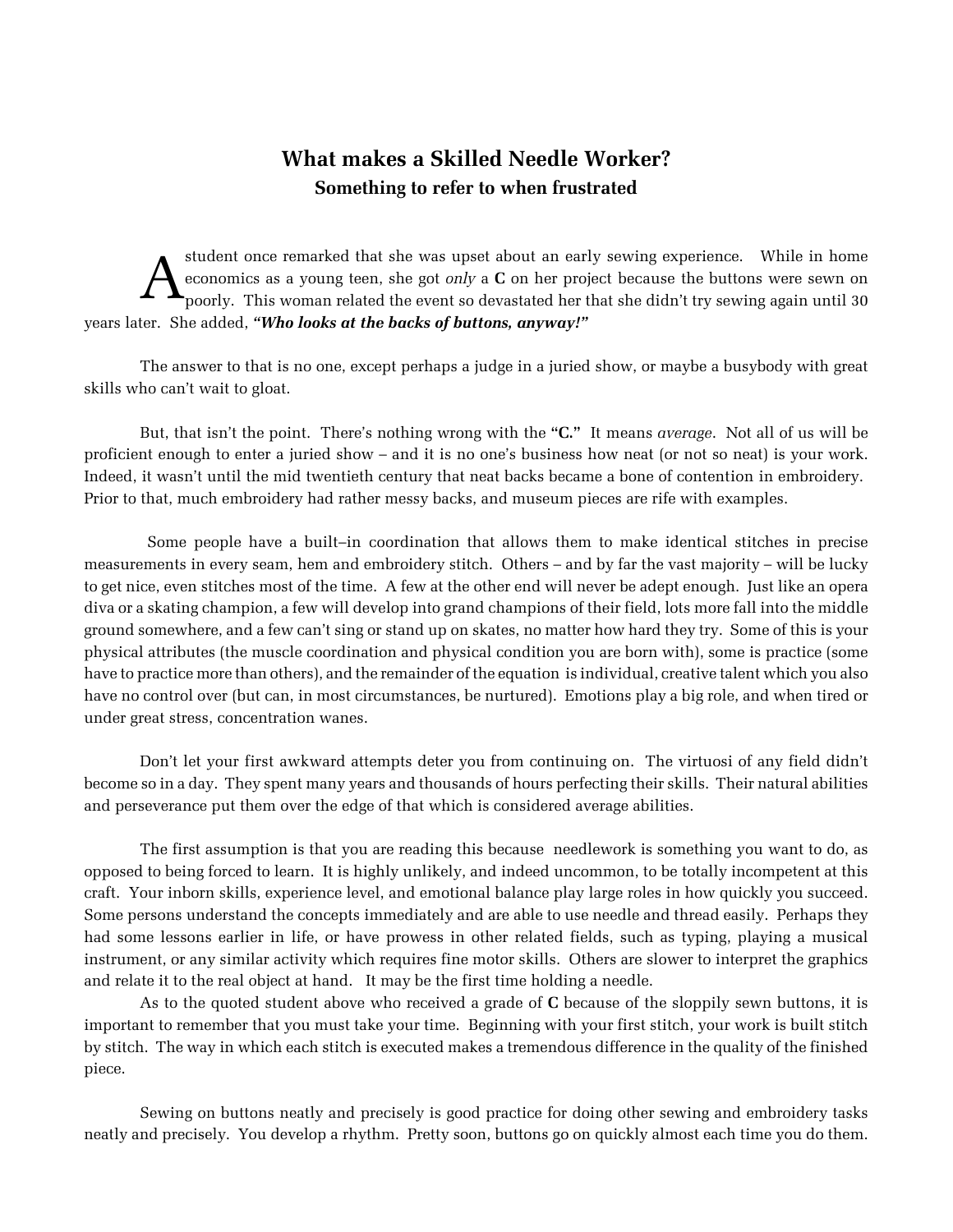This skill translates itself in handling other details and stitches. Don't approach a task as if this particular one doesn't matter because you can't see the results, and therefore you do it any old way. It matters because you will know that you were sloppy. It also matters because you are cheating yourself of a learned skill that is to your benefit, whether or not you ever perfect it.

Okay. So your first two dozen buttons aren't very well sewn, and your basting stitch looks like something a five–year–old might do. Keep trying. Each time you do a task, make an effort to do it better than the last attempt. It is important to be patient with yourself. A poorly sewn button is not a failure on your part unless you gave way to the temptation of not trying to do it better. You will succeed in the long run.

 What happens if almost everything else you do is sensational, but you still – after 150 attempts – can't sew on a button that would pass scrutiny by even a novice? Well, as said above, each of us has to learn what we can do. Not all of us will succeed to master status. Be pleased with yourself for what you have accomplished and trade your button sewing with someone who can't do something else at which you are superior.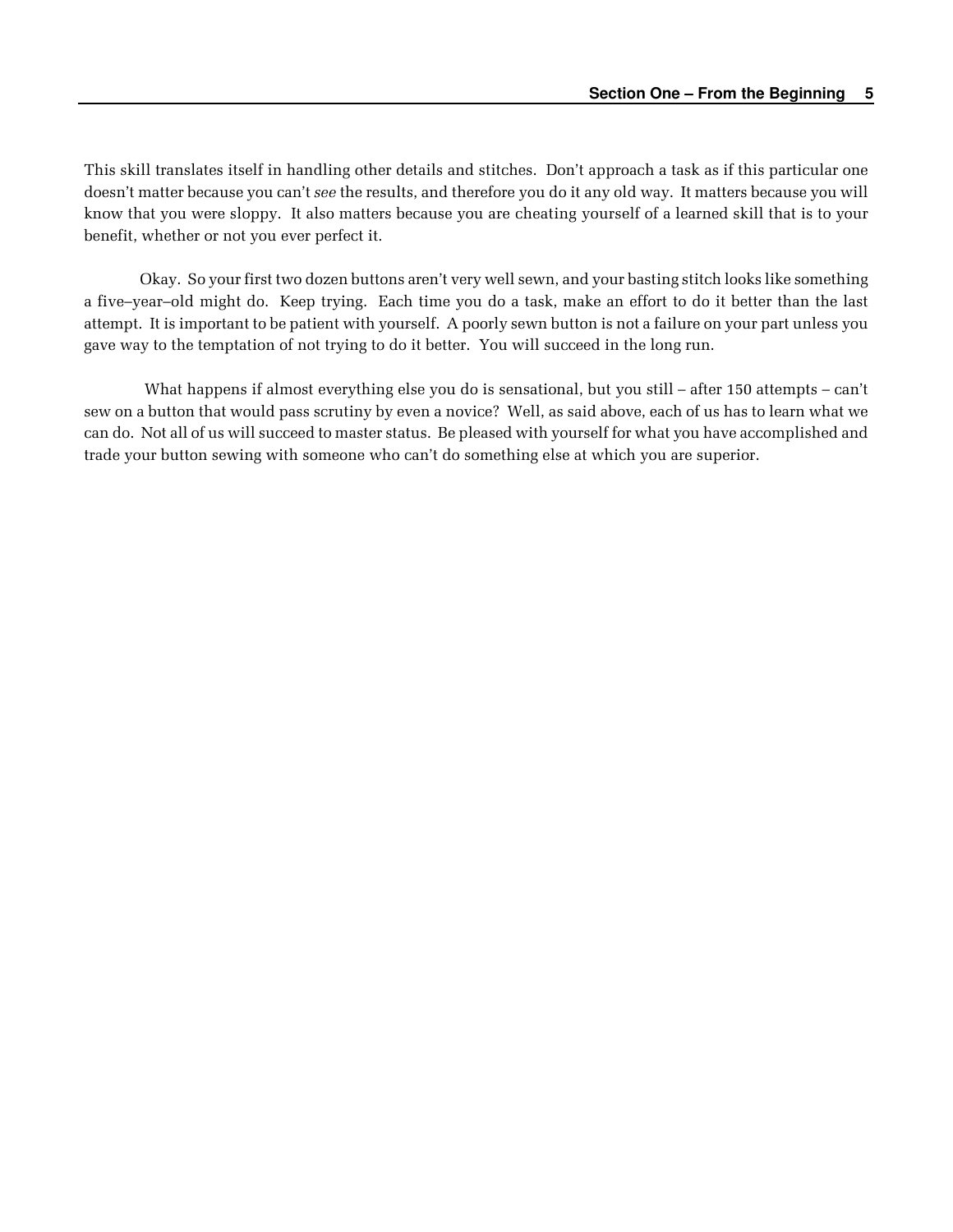## Reaching for Perfection

Much of learning to perfect individual stitches is just doing them. Over and over again. I have also found that there is something else that goes along with this repetition. It is studying what you are doing as you do it.

#### Love each stitch as you lay them. —Margaret Boyles

Are you careful so that each thread laid has maintained the original twist, or are some of the threads untwisted? Be curious about each stitch and how you are using it in a given situation. Do you use the same hole at the bottom of a triangular shape, or do you do something "almost" the same, such as piercing threads slightly above the hole on some stitches in order to fill the shape neatly? What does it mean when an authority says, "Your stitching lacks control."? These questions and puzzles can't really be taught. They must be experienced. And the needleworker who pays attention, who experiments, who can "love each stitch as it is laid" will be more successful than the stitcher who merely follows a graphic and says, "Well, this just doesn't work!".

It will work eventually. You must have patience with yourself. At first you will be struggling to master the basics of a given stitch, such as the needle goes in here and comes out there. It will be awhile before you learn exactly where "here" and "there" actually are located. And it will take even longer before your fingers learn to manipulate just those simple steps with any degree of comfort. But once your needle starts flying in and out of, say, a stem stitch, it is then that you can slow down and study how it maintains a distinct curve or point, and if not, how you can go about getting those perfect curves and points.

Embroidery isn't quick, although there are small patterns which work up in no time at all. The truly outstanding show stoppers are worked by experienced needleworkers who patiently laid each stitch with an eye for detail and an attention to the design elements. Every piece you work will add to your experience level. With that in mind, it is important that you keep on stitching, even if your end results are less than ideal. Especially as you are just beginning to learn. In time, you will discover embroidery's rewards: the fascination with a project as one color after another adds to the magic of the whole piece; how each different stitch creates that exquisite texture that only hand embroidery can embody. For although machines can mimic, they cannot duplicate the priceless beauty of hand work.

You may be quite satisfied with average ability and considerably less than perfect work. There is nothing wrong with that philosophy, as long as you accept where you are in the scheme of things. For it is far better to be stitching something than it is to give up and not stitch at all. Your work will be treasured by your friends and relatives, as anything you do will be stitched with love whether or not it is a museum quality piece.

## How Do I Get Started?

Learn to practice everything a bit at a time. Stretch frequently, especially after a session. Hand sewing and embroidery should be done in 20–minute blocks so that you can rest your eyes, shoulders, wrists, necks and back in between times. Research has shown this is better for learning, anyway. The more often you do something,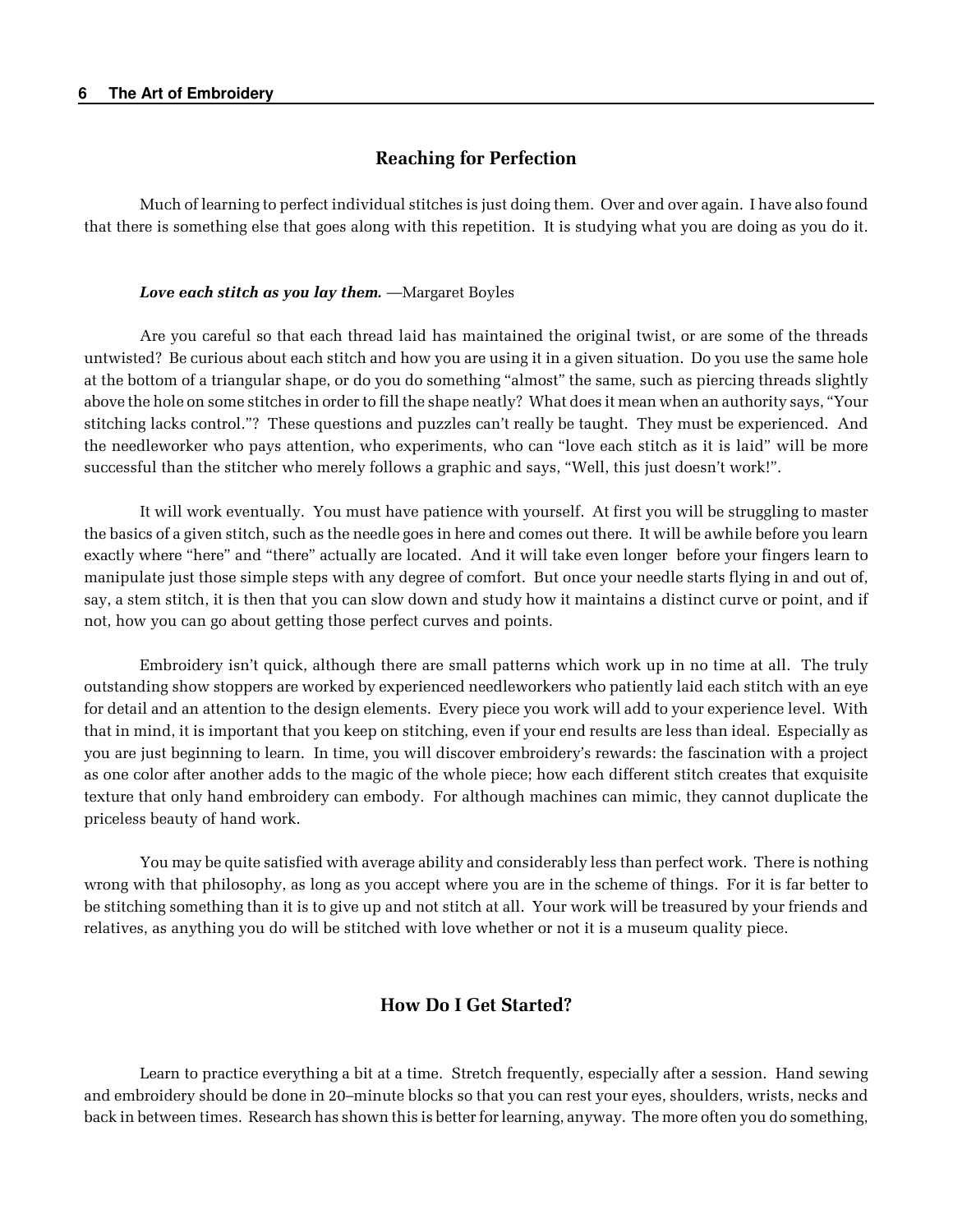and the shorter the time element of a session, the better your brain and muscles remember what to do. Just as a gymnast starts out with tumbling, stretching and balancing on one foot before attempting the balance beam, you will start "training" your fingers, eyes and body with basic stitches that will get tinier and tinier as your skills improve. How much time is based on individual talent, desire and a stubborn refusal to quit. You will reach plateaus where you will be stuck. This will pass. These are periods where your body and mind are sorting out and solidifying what you know to that point. Sometimes it even helps to take a break of one or more weeks (even months) during this period. It is a normal learning curve. When you again pick up fabric, needle, and thread, you will be amazed at your newfound progress.

Several beginning subjects are laid out to help you make useful and intelligent decisions about tools you will need to get started. Once you have read them, make notes on a shopping list.

Included in this volume is a square of aida cloth and a skein of pearl cotton $^1$  to help you master the first hand stitches for sewing. Once you have made your little sampler, and have read **Section Two**, you can make a trip to your nearest fabric or needlework shop to purchase the remainder of your supplies.

Also, included is a piece of muslin and a skein of cotton floss. Use these to make a sampler of your embroidery stitches after you have practiced on the aida. Continue to use this "doodle cloth" as you learn new stitches in this series or in other patterns. You will find this little cloth a treasure to view in years to come.

Some 19th–century and early 20th–century authors cautioned that the worker should sit at a table and not hold the material in your lap. That it was better for your posture and muscles. You may find working at a table awkward at first. For some tasks, it is easier e.g., when using a sewing bird – see Part Two page 30, whipping $^2$ , or seaming large areas of fabric. With other tasks such as pin stitching a hem, you might find it just as relaxing to sit in a comfortable chair and sew. Do what is comfortable for you, trying out different areas and furniture to see which best suits your personal needs and the task at hand.

- É You will need a half–yard of good–quality fine muslin (sometimes referred to as fine quilter's muslin) for sampling new stitches as you learn them. For expediency, the word muslin will be referred to often. However, you can substitute with cotton broadcloth, lawn, percale or domestic batiste (see Part Three, page 20) for practicing your new techniques – or relearning those already accomplished should you be at a higher level of expertise. Just remember to make certain to purchase a one–hundred percent natural fabric. Fabric which contains polyester, nylon, or other manmade fibers, do not work well for hand sewing. The exceptions are some rayon fabrics. You will only get frustrated if you try to hand sew or embroider on something other than cotton, linen, silk, fine wool or blends of these fibers (such as a cotton/linen blend).
- $\bullet$  In addition to the supplies mentioned in the following pages, you will need a good steam iron and ironing board. If you don't have an ironing board, you can use a thick, wooden cutting board on which you place a doubled Turkish (terry) towel, and top it with a linen or cotton dish towel. This is frequently handy for ironing small pieces if your ironing board is out of easy reach.

<sup>&</sup>lt;sup>1</sup>Pearl cotton is often sold under the French term coton perle. It is a soft, lightly twisted, shiny cotton thread used in knitting, crocheting and embroidery. It is available in size 1 (largest diameter) to 12 (finest).

<sup>2</sup>Used here, the term whipping describes stitching over a rolled or pressed tiny hem. Whipping is also a stitch. See overhanding, page 8, Part Four.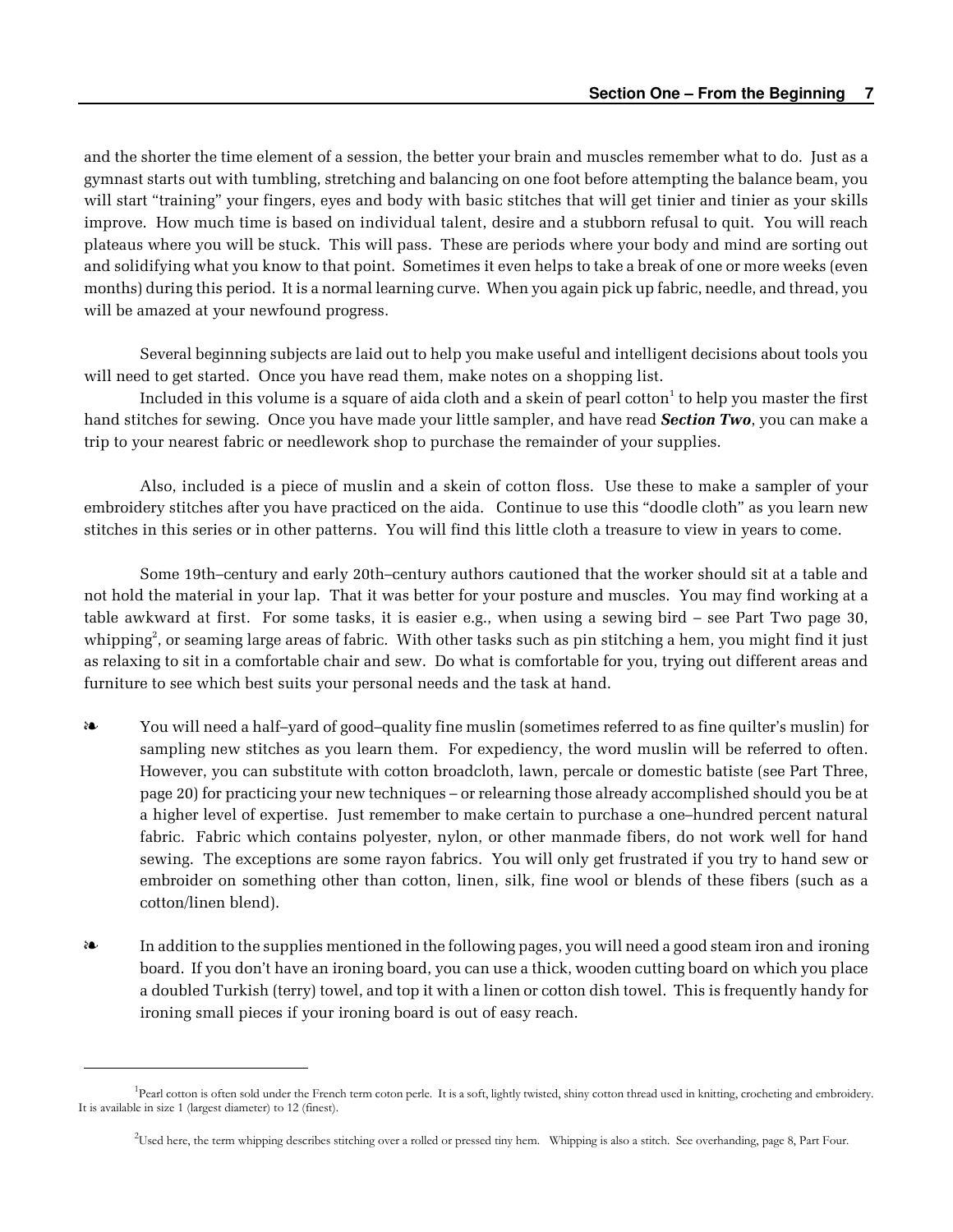### **8 The Art of Embroidery**

- $\bullet$  A clean, plastic spray bottle filled with tap water is good for dampening cloth. Recycle one from your cleaning supplies. If you live in an area with a high iron content in the water, you might consider purchasing bottled water to avoid accidental rust stains.
- EXACTE: Some authorities recommend starching (either commercial spray cans or make your own to use in a spray bottle). This is not always a good idea when hand sewing. While ironing, it is much easier to distort the grain line when starch is applied. It is also a good way to scorch the fabric if you're not very careful. Save the starch for the finished product – at least in the beginning. That being said, some individuals prefer to work (and have an easier time of it) when using starched fabric. So, experiment with your muslin to see which works best for you. Just remember to be careful ironing so that the edges are completely square. The distortion can be removed, but it is easier if you don't have the frustration of pulling it straight while sewing.

### The important thing to remember is to always work toward your individual best abilities.